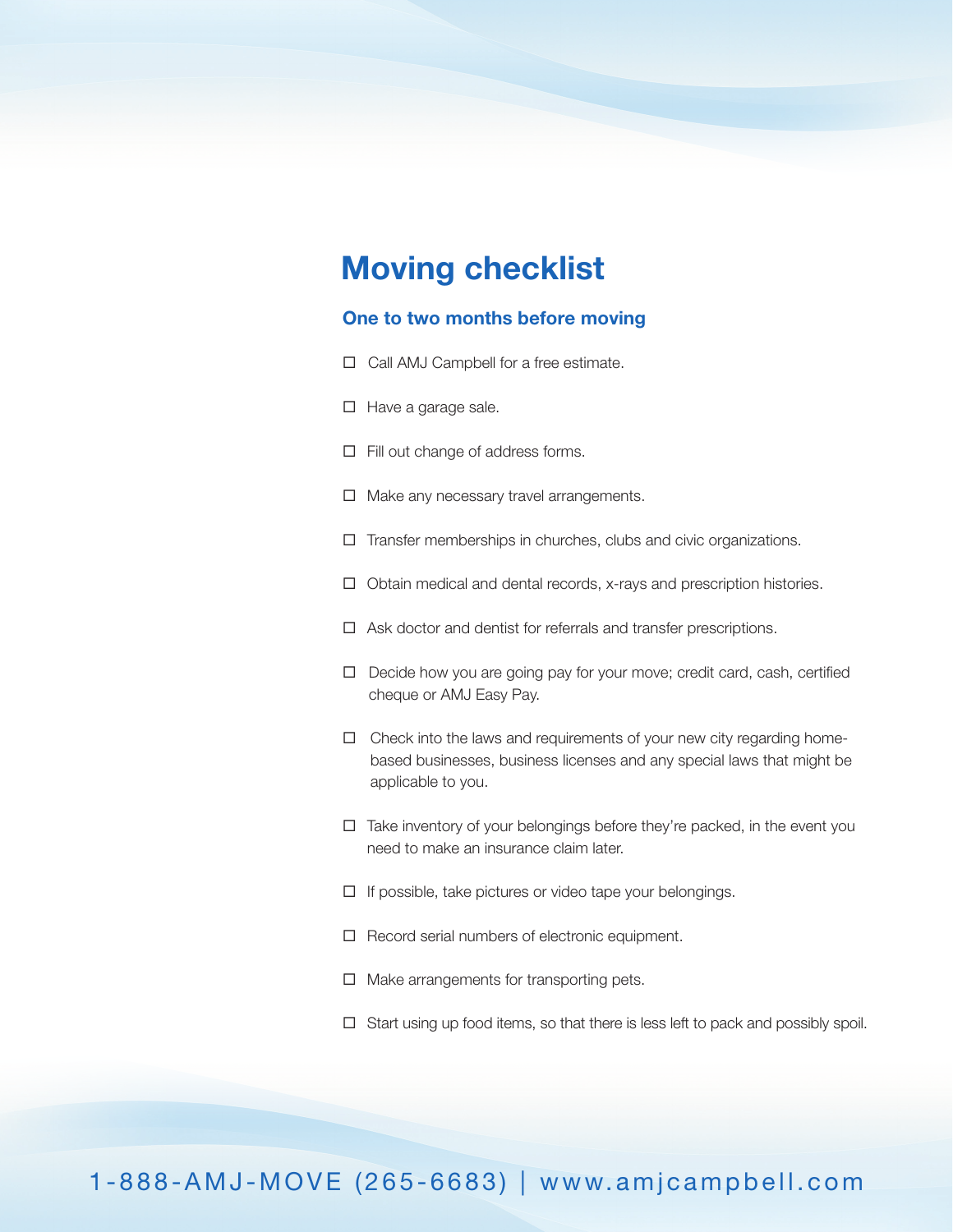#### **Two to four weeks before moving**

- $\Box$  Switch utility services to new address.
- $\Box$  Inform electric, disposal, water, newspaper, magazine subscription, telephone and cable companies of your move.
- $\Box$  Arrange for help on moving day.
- $\Box$  Have another garage sale.
- $\Box$  Confirm travel reservations.
- $\Box$  Reserve elevator if moving from an apartment.
- $\Box$  Have appliances serviced for moving (speak to your Moving Consultant).
- $\Box$  Clean rugs and clothing and have them wrapped for moving.
- $\Box$  Plan ahead for special needs of infants.
- $\Box$  Collect valuables from safe-deposit box.
- $\Box$  Make copies of any important documents before mailing or hand carry them to your new address.
- Defrost freezer and refrigerator. Place deodorizer inside to control odours.
- $\Box$  Give a close friend or relative your travel route and schedule so you may be reached if needed.

1-888-AMJ-MOVE (265-6683) | www.amjcampbell.com